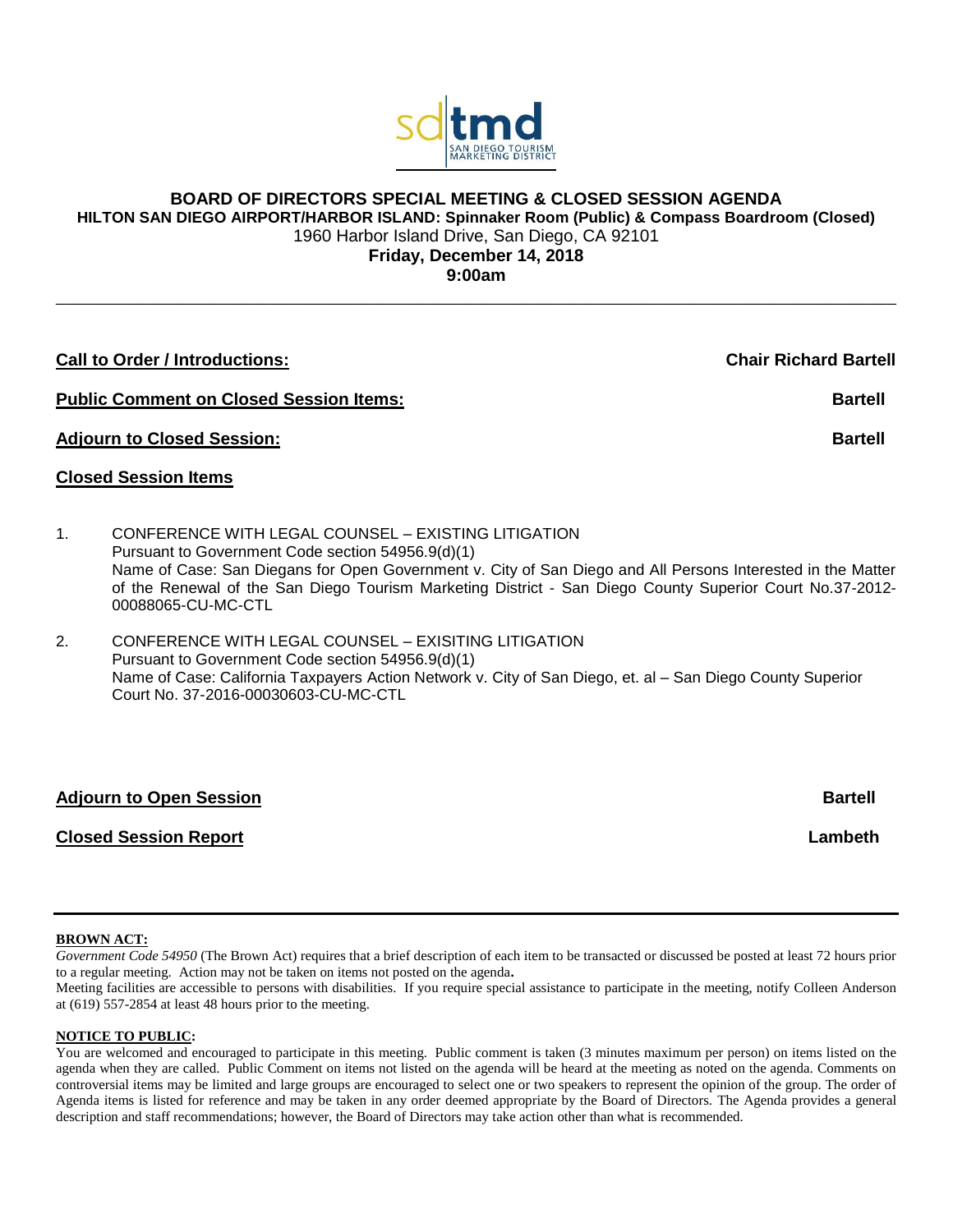

## **BOARD OF DIRECTORS SPECIAL MEETING & CLOSED SESSION AGENDA**

**HILTON SAN DIEGO AIRPORT/HARBOR ISLAND: Spinnaker Room (Public) & Compass Boardroom (Closed)**

1960 Harbor Island Drive, San Diego, CA 92101

**Friday, December 14, 2018 9:30am \_\_\_\_\_\_\_\_\_\_\_\_\_\_\_\_\_\_\_\_\_\_\_\_\_\_\_\_\_\_\_\_\_\_\_\_\_\_\_\_\_\_\_\_\_\_\_\_\_\_\_\_\_\_\_\_\_\_\_\_\_\_\_\_\_\_\_\_\_\_\_\_\_\_\_\_\_\_\_\_\_\_\_\_\_\_\_\_**

#### **Call to Order / Introductions: Chair Richard Bartell**

#### **Public Comment:**

Public Comment for ALL items on or not otherwise on the Agenda **Bartell Bartell Bartell** 

#### **Information Item(s):**

None

### **Action Items: Bartell**

#### **1) Approval of Minutes:**

October 19, 2018 meeting minutes will be reviewed, discussed and considered for approval.

#### **2) Director Vacancy to be filled by Board**

The Board Chair recommends the appointment of Alyssa Turowski, General Manager of the Westin San Diego, as the Board replacement for Colleen Anderson (term to expire at conclusion of FY 2022). The Board will review, discuss and consider for approval.

#### **3) Best Coast Beer Fest:**

Supplemental FY2019 funding request will be received, reviewed, discussed and considered for approval.

#### **4) FY 2018 SDTMD Audit**:

SDTMD FY18 financial audit completed by Robert R. Redwitz & Co. will be reviewed, discussed and considered for approval.

#### **5) San Diego Crew Classic- Winter Classic:**

At the request of the organizer, a recommendation to defund this event scheduled December 6-9, 2018 (FY19) in the amount of \$50,000 will be reviewed, discussed and considered for approval.

#### **6) Surf Cup Sports**:

Supplemental FY2019 funding request will be received, reviewed, discussed and considered for approval.

#### **7) San Diego Gaelic Athletic Games**

The location for the FY 2019 funded event has been moved from Kearny Mesa to Chula Vista. Contractor does plan to fulfill commitment to TMD hotels. Board will review, discuss and consider for approval.

### **8) SDTA Budget Line Item Adjustment**:

Request to propose a line item adjustment to further streamline the reimbursement process. Board will review, discuss and consider for approval.

### **9) SDTA Advance Increase Request**

Request to increase the SDTA Operating Advance from \$2M to \$3M to better align with their monthly cash flow needs.

#### **10) Real World Academics Proposal:**

A proposal to authorize Real World Academics to perform performance projections for FY 2019 (Jan-June) will be reviewed, discussed, and considered for approval.